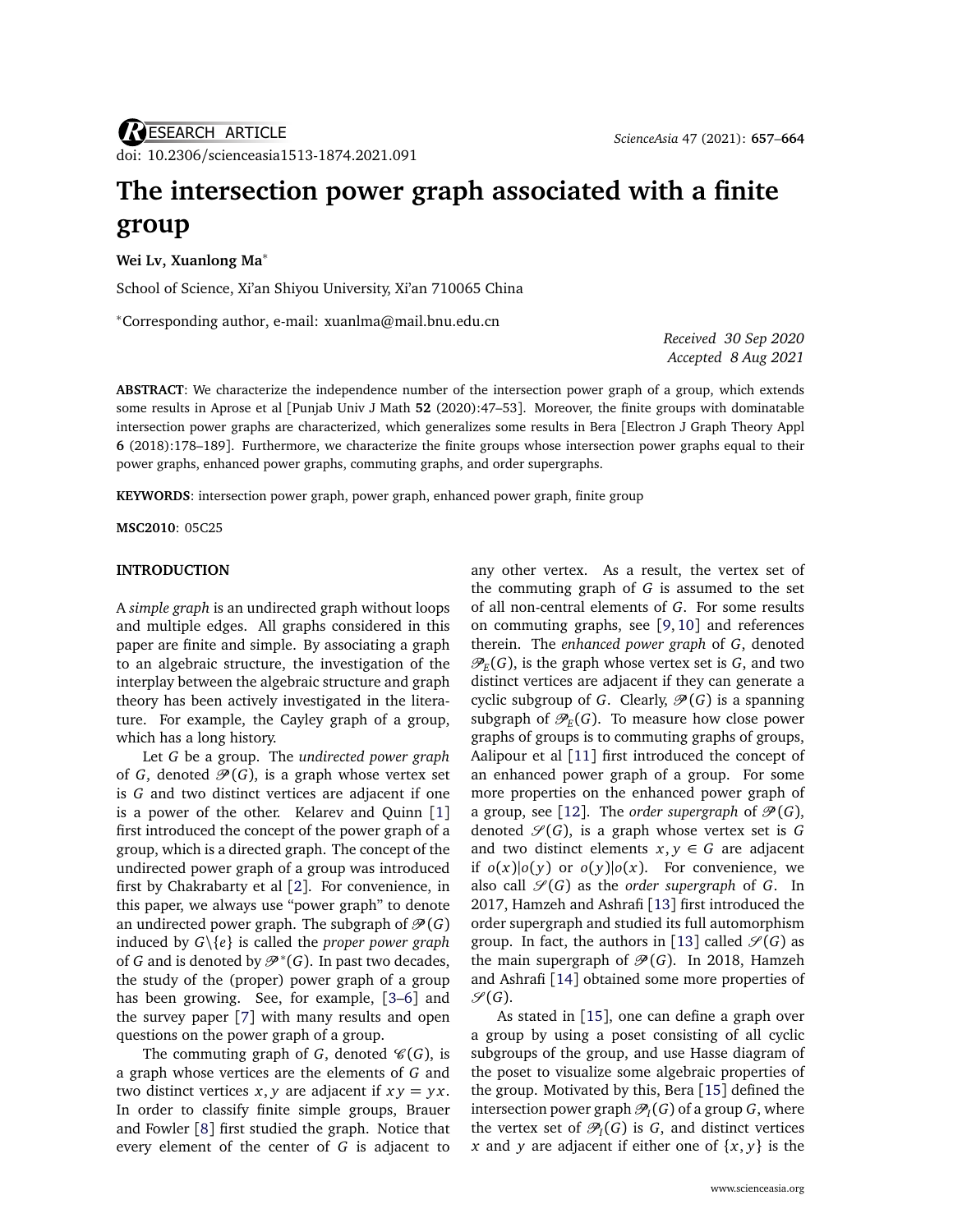identity element of *G*, or  $\langle x \rangle \cap \langle y \rangle$  is non-trivial. In [[15](#page-7-12)], the author studied some properties of  $\mathcal{P}_I(G)$ and determined the full automorphism group of the intersection power graph of a cyclic group.

Every group considered in this paper is finite. In general, *G* always denotes a group and its identity element is *e*. Let  $g \in G$ , the *order* of *g*, denoted  $o(g)$ , is the cardinality of the cyclic subgroup  $\langle g \rangle$ generated by *g*. If *M* is a cyclic subgroup of *G* and is not a proper subgroup of some cyclic subgroup of *G*, then *M* is called a *maximal cyclic subgroup* of *G*. The set of maximal cyclic subgroups of *G* is denoted by  $\mathcal{M}_G$ . We remark that the size of  $\mathcal{M}_G$  is 1 if and only if *G* is a cyclic group. Also,  $\mathbb{Z}_n$  denotes the cyclic group of order *n*. Let *Γ* is a graph. *Γ* is called *complete* if every two distinct vertices of *Γ* is connected by an edge. The *independence number* of *Γ* , denoted  $\alpha(\Gamma)$ , is defined as the maximum cardinality of a set of pairwise non-adjacent vertices which is called an *independent set* of *Γ* . An independent set is called *maximal* in *Γ* if no vertex can be added without violating independence. A vertex of *Γ* is called a *dominating vertex* if it is adjacent to every other vertex of *Γ* . Note that *e* is adjacent to every other vertex in  $\mathcal{P}_I(G)$ . Therefore, *e* is a dominating vertex in  $\mathcal{P}_I(G)$ . An intersection power graph  $\mathcal{P}_I(G)$  is called *dominatable* if *G* has a non-trivial dominating vertex.

In this paper, we first characterize the independence number of the intersection power graph of a group (see [Theorem 2\)](#page-1-0), which implies Theorems 4.1 and 4.2 of [[16](#page-7-13)]. We then characterize all groups whose intersection power graphs are dominatable (see [Theorem 3\)](#page-2-0), which generalizes Theorems 4.1 and 4.3 of [[15](#page-7-12)]. There are various graphs defined on the set of elements of a group. It is natural to consider the following question.

<span id="page-1-3"></span>**Question 1** *For which groups is the intersection power graph equal to the power graph, the enhanced power graph, the commuting graph, or the order supergraph?*

Motivated by this question, we finally characterize the groups whose intersection power graphs equal to the power graphs, the enhanced power graphs, the commuting graphs, and the order supergraphs.

## **INDEPENDENCE NUMBER**

<span id="page-1-0"></span>In this section, we characterize the independence number of the intersection power graph of a group. Our main result is [Theorem 2,](#page-1-0) which implies Theorems 4.1 and 4.2 of [[16](#page-7-13)].

**Theorem 2**  $\alpha(\mathcal{P}_I(G))$  *is the size of the set of all subgroups of prime order of G.*

*Proof*: Let  $\mathcal{N}_G$  be the set of all subgroups of prime order in *G*. Write

<span id="page-1-1"></span>
$$
\mathcal{N}_G = \{ \langle u_1 \rangle, \langle u_2 \rangle, \dots, \langle u_t \rangle \}. \tag{1}
$$

Let  $S$  be an independent set of  $\mathscr{P}_I(G)$  such that every element of *S* has prime order. we first claim  $|S| \le t$ . Assume, to the contrary, that  $|S| > t$ . Then by [\(1\)](#page-1-1), there exist distinct  $x, y \in S$  such that  $\langle x \rangle = \langle y \rangle$ . It follows that  $\langle x \rangle \cap \langle y \rangle \neq \{e\}$ . Thus, *x* and *y* are adjacent in  $\mathcal{P}_I(G)$ , this contradicts that *S* is an independent set. Therefore, our claim is valid.

Now let  $X = \{x_1, x_2, \ldots, x_k\}$  be an independent set with  $\alpha(\mathcal{P}_I(G)) = k$ . In the following, we prove *k* ≤ *t*. If *o*(*x*<sub>*i*</sub>) is a prime for each *i* ∈ {1, 2, . . . , *k*}, then the claim as above implies  $k \leq t$ , as desired. Thus, we may assume that there exists  $x_i \in X$  such that  $o(x_j)$  is not a prime. In the following, we prove that  $o(x_j)$  is a prime power. Suppose for a contradiction that  $o(x_j)$  has two distinct prime divisors  $p, q$ . Let  $u, v \in \langle x_j \rangle$  with  $o(u) = p$  and  $o(v) = q$ . Notice that *X* is an independent set. Clearly,  $u, v \notin X$ . If there exists a vertex in  $X \setminus \{x_j\}$ such that it is adjacent to  $u$  or  $v$ , then the vertex must be adjacent to *x <sup>j</sup>* , a contradiction. It follows that  $\{u, v\} \cup (X \setminus \{x_j\})$  is an independent set of size  $k + 1$ , this contradicts  $\alpha(\mathcal{P}_I(G)) = k$ . We conclude that the order of any element of *X* is either a prime or a prime power. Without loss of generality, now let  $\{x_1, x_2, \ldots, x_l\}$  be the set of all non-prime-order elements of *X*, where  $l \le k$ . For each  $i, 1 \le i \le l$ , take  $y_i \in \langle x_i \rangle$  such that  $o(y_i)$  is a prime. Then it is easy to see that

$$
Y = \{y_1, y_2, \dots, y_l, x_{l+1}, \dots, x_k\}
$$

is an independent set of size *k*. Note that every element of *Y* has prime order. Thus, by the claim as above, we have  $k \leq t$ , as desired. We conclude  $\alpha(\mathcal{P}_I(G)) \leq t$ .

Let  $N = \{u_1, u_2, \dots, u_t\}$ . Clearly, *N* is an independent set of  $\mathcal{P}_I(G)$ . It follows that  $\alpha(\mathcal{P}_I(G)) \geq t$ . This implies that  $\alpha(\mathcal{P}_I(G)) = t = |\mathcal{N}_G|$ .

For  $n \geq 3$ , the dihedral group of order 2*n*, denoted  $D_{2n}^{\phantom{\dag}}$ , is presented by

$$
D_{2n} = \langle a, b : a^n = b^2 = e, bab = a^{-1} \rangle.
$$

It is easy to see that

<span id="page-1-2"></span>
$$
\begin{cases}\nD_{2n} = \langle a \rangle \cup \{b, ab, a^2b, \dots, a^{n-1}b\}, \\
o(a^ib) = 2 \text{ for any } i \leq 1 \leq n,\n\end{cases}
$$
\n(2)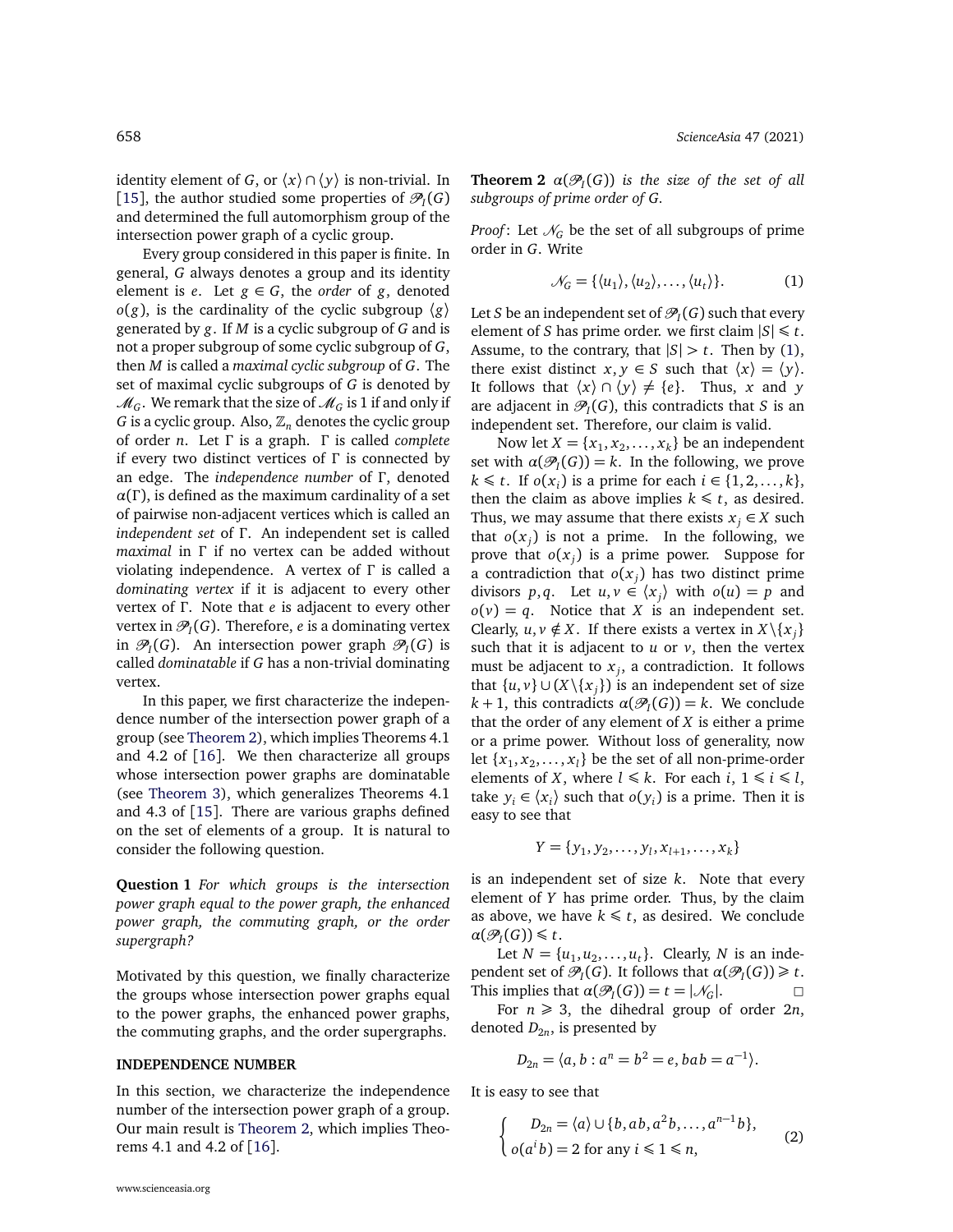*[ScienceAsia](http://www.scienceasia.org/)* 47 (2021) 659

<span id="page-2-1"></span>
$$
\mathcal{M}_{D_{2n}} = \{ \langle a \rangle, \langle ab \rangle, \langle a^2b \rangle, \dots, \langle a^nb \rangle \}. \tag{3}
$$

and

<span id="page-2-6"></span>
$$
\begin{cases}\nZ(D_{2n}) = \{e\} \text{ if } n \text{ is odd;} \\
Z(D_{2n}) = \{e, a^{n/2}\} \text{ if } n \text{ is even,}\n\end{cases} \tag{4}
$$

where  $Z(D_{2n})$  is the center of  $D_{2n}$ . For  $m \ge 2$ , the generalized quaternion group, denoted  $Q_{4m}$ , is presented by

$$
Q_{4m} = \langle x, y : x^m = y^2, x^{2m} = e, y^{-1}xy = x^{-1} \rangle.
$$

For more information see [[17](#page-7-14)]. We remark that *Q*<sup>4</sup>*<sup>m</sup>* has order 4*m*,

<span id="page-2-2"></span>
$$
o(x^m) = 2, \quad o(x^iy) = 4, \text{ for any } i \leq 1 \leq m \quad (5)
$$

and

<span id="page-2-3"></span>
$$
\mathcal{M}_{Q_{4m}} = \{ \langle x \rangle, \langle xy \rangle, \langle x^2 y \rangle, \dots, \langle x^m y \rangle \}, \ x^m \in \bigcap_{M \in \mathcal{M}_{Q_{4m}}} M. \tag{6}
$$

Clearly,  $x^m \in Z(Q_{4m})$ .

For a positive integer *n*, the set of all prime factors of *n* is denoted by  $\pi(n)$ . Also, denote by  $\mathbb{Z}_p^k$ the elementary abelian *p*-group of order *p k* , where *p* is a prime and *k* is a positive integer. Notice that  $\mathbb{Z}_p^k$  has  $\frac{p^k-1}{p-1}$  maximal cyclic subgroups and every maximal cyclic subgroup is isomorphic to  $\mathbb{Z}_p$ .

Combining [\(2\)](#page-1-2), [\(3\)](#page-2-1), [\(5\)](#page-2-2), [\(6\)](#page-2-3), and [Theorem 2,](#page-1-0) we have the following examples.

## **Example 1**

(i) Let  $n \ge 2$ . Then  $\alpha(\mathcal{P}_I(\mathbb{Z}_n)) = \pi(n)$ .

(ii) Let  $k \geq 2$  and *p* a prime. Then

$$
\alpha(\mathcal{P}_I(\mathbb{Z}_p^k))=\frac{p^k-1}{p-1}.
$$

(iii)  $\alpha(\mathcal{P}_I(D_{2n})) = \pi(n) + n$ . (iv)  $\alpha(\mathcal{P}_I(Q_{4m})) = \pi(2m)$ .

Recall now an elementary result on *p*-groups.

<span id="page-2-4"></span>**Lemma 1 (Theorem 5.4.10 [[18](#page-7-15)])** *Given a prime p, a p-group having a unique subgroup of order p is either generalized quaternion or cyclic.*

Note that  $\mathcal{P}_I(G)$  is complete if and only if  $\alpha(\mathcal{P}_I(G)) = 1$ . In the following, we classify all groups whose intersection power graphs are complete. By an alternative method, Bera [[15](#page-7-12)] also obtained the result (see Theorem 3.1 [[15](#page-7-12)]).

<span id="page-2-5"></span>**Corollary 1**  $\mathcal{P}_I(G)$  is complete if and only if G is *either a cyclic p-group or a generalized quaternion* 2 *group.*

*Proof*: Since both a cyclic *p*-group and a generalized quaternion 2-group have a unique subgroup of prime order, their intersection power graphs have independence number 1 by [Theorem 2.](#page-1-0) Conversely, suppose that  $\alpha(\mathcal{P}_I(G)) = 1$ . Then [Theorem 2](#page-1-0) implies *G* has a unique subgroup of prime order. As a result, *G* must be a *p*-group. Now the desired result follows from [Lemma 1.](#page-2-4)  $\Box$ 

## **DOMINATABILITY**

In this section, we characterize all the groups whose intersection power graphs are dominatable (see [Theorem 3\)](#page-2-0), which also generalizes Theorems 4.1 and 4.3 of [[15](#page-7-12)].

In the following, we use *Ψ* to denote the set of all groups *G* such that the following two conditions hold:

- (i) For any prime divisor  $p$  of  $|G|$ ,  $G$  has a unique subgroup of order *p*.
- (ii) If  $p_1, p_2, \ldots, p_t$  are all prime divisor of  $|G|$ , then *G* has a cyclic subgroup of order  $\prod_{i=1}^{t} p_i$ .

#### **Example 2**

- (i) Every cyclic group belongs to *Ψ*.
- (ii) Let  $m \ge 2$ . Then the generalized quaternion group  $Q_{4m}$  belongs to  $\Psi$ .
- (iii) If *G* is the semidirect product of  $\mathbb{Z}_5$  and  $\mathbb{Z}_8$  via square map, that is

$$
G = \langle a, b : a^5 = b^8 = e, bab^{-1} = a^2 \rangle,
$$

then  $G \in \Psi$ .

(iv) If *G* is the semidirect product of  $\mathbb{Z}_5$  and  $\mathbb{Z}_{16}$  via inverse map, that is

<span id="page-2-0"></span>
$$
G = \langle a, b : a^5 = b^{16} = e, bab^{-1} = a^{-1} \rangle,
$$

then  $G \in \Psi$ .

Now we state our main theorem of the section.

**Theorem 3**  $\mathcal{P}_I(G)$  is dominatable if and only if *G* ∈ *Ψ.*

*Proof*: We first prove the sufficiency. Suppose that  $G \in \Psi$ . Let  $p_1, p_2, \ldots, p_t$  be all prime divisor of  $|G|$ . Then *G* has a cyclic subgroup of order  $\prod_{i=1}^{t} p_i$ , say,  $\langle x \rangle$ . Let  $y \in G \setminus \{x, e\}$ . Taking  $\langle z \rangle \subseteq \langle y \rangle$  such that  $o(z) = p_i$  for some  $1 \le i \le t$ , we deduce that  $\langle z \rangle \subseteq \langle x \rangle \cap \langle y \rangle$  by (i). It follows that *x* is adjacent to *y* in  $\mathcal{P}_I(G)$ . Since *x* is adjacent to *e* in  $\mathcal{P}_I(G)$ , *x* is a dominating vertex, which implies that  $\mathscr{P}_I(G)$  is dominatable.

We next prove the necessity. Suppose that  $\mathscr{P}_I(G)$  is dominatable. Let *a* be a dominating vertex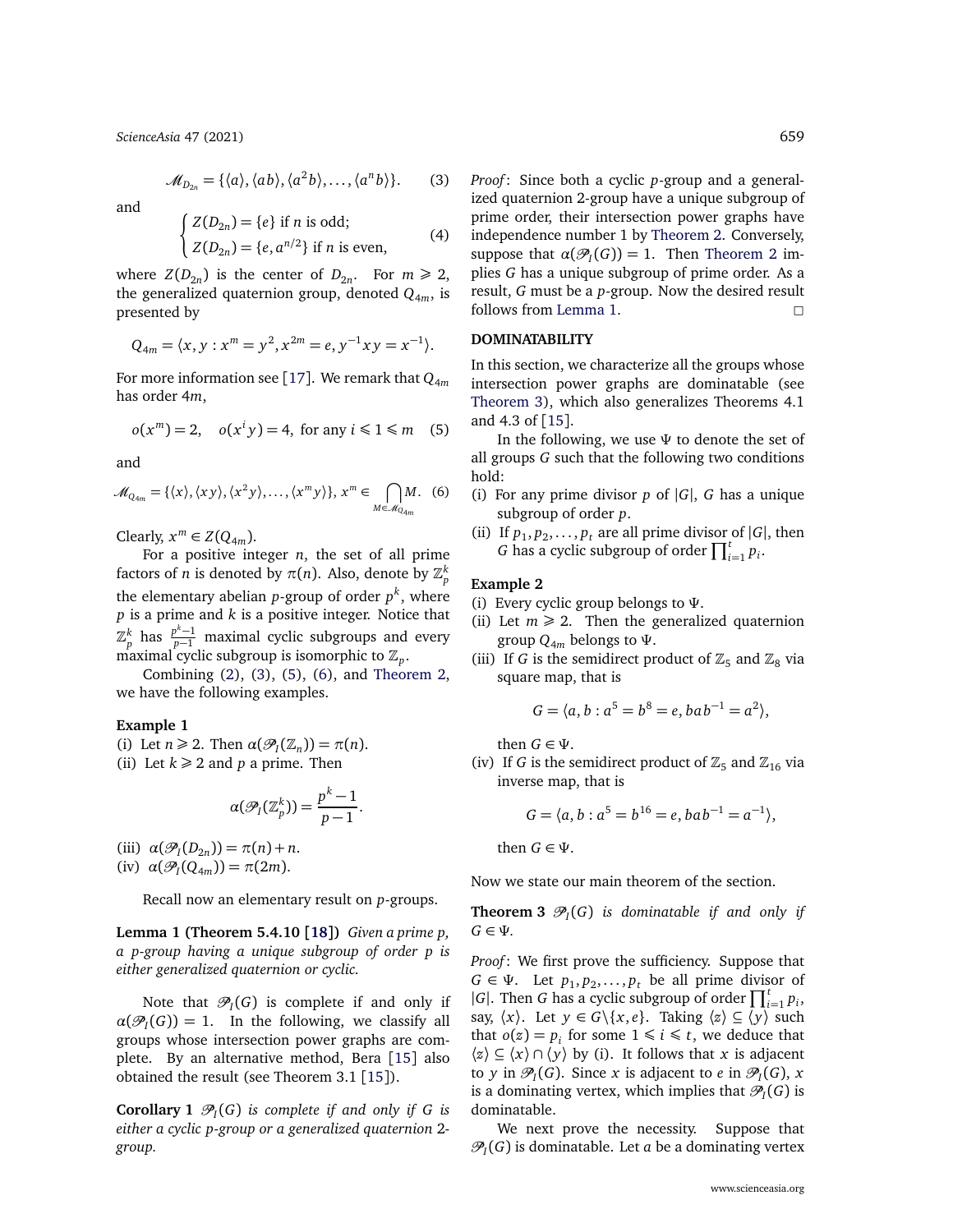of  $\mathcal{P}_I(G)$ , and let  $p_1, p_2, \ldots, p_t$  be all prime divisor of |*G*|. Suppose for a contradiction that *G* has two distinct subgroups of order  $p_i$  where  $1 \le i \le t$ , say,  $\langle b \rangle$  and  $\langle c \rangle$ . Because  $o(b) = o(c) = p_i$ , where  $p_i$  is a prime, it follows that  $\langle b \rangle$ ,  $\langle c \rangle \le \langle a \rangle$ , which is in contradiction with  $\langle b \rangle \neq \langle c \rangle$ . As a result, *G* has a unique subgroup of order  $p_i$  for each  $1 \leq i \leq t$ .

Now let  $\langle b_i \rangle$  be the unique subgroup of order  $p_i$  for each  $1 \le i \le t$ . If  $t = 1$ , then clearly, *G* has a cyclic subgroup  $\langle b_1 \rangle$  of order  $p_1$ , which implies *G* ∈ *Ψ*, as desired. Thus, we now may assume that  $t \ge 2$ . Note that  $b_i$  is adjacent to *a* for each  $1 \le$ *i* ≤ *t*. It follows that  $\langle b_i \rangle \cap \langle a \rangle = \langle b_i \rangle$ , and so  $b_i$  ∈  $\langle a \rangle$  for each  $1 \leq i \leq t$ . This means that every of  $p_1, p_2, \ldots, p_t$  is a prime divisor of  $|\langle a \rangle|$ , that is,  $\langle a \rangle$ has a cyclic subgroup of order  $\prod_{i=1}^{i} p_i$ . Thus, we have  $G \in \Psi$ .

**Corollary 2** Let G be a group such that  $\mathscr{G}_I(G)$  is *dominatable, and let a be a non-trivial element of G. Then the closed neighbourhood of a in*  $\mathscr{P}_I(G)$  *is G if and only if o*(*a*) *is divisible by every prime divisor of* |*G*|*.*

Note that a nilpotent group is a direct product of its Sylow subgroups. Combining [Theorem 3](#page-2-0) and [Lemma 1,](#page-2-4) we have the following, where [Corol](#page-3-0)[lary 3](#page-3-0) (i) extends Theorems 4.1 and 4.3 of [[15](#page-7-12)].

## <span id="page-3-0"></span>**Corollary 3**

- (i) Let G be a nilpotent group. Then  $\mathcal{P}_I(G)$  is domi*natable if and only if G is isomorphic to either a cyclic group or*  $Q_{2^n} \times \langle g \rangle$ *, where n*  $\geq 3$  *and*  $o(g)$ *has odd order.*
- (ii) Let  $m \geq 2$ . Then  $Q_{4m}$  *is dominatable.*
- (iii) Let  $n \geq 3$ . Then  $D_{2n}$  is not dominatable.

# **COMPARING TO THE INTERSECTION POWER GRAPH AND THE OTHERS**

There are various graphs defined on the set of elements of a group. For example, in introduction of the paper, we mention the power graph, the enhanced power graph, the commuting graph, and the order supergraph of a group. Motivated by Question [1,](#page-1-3) in this section, we characterize the groups whose intersection power graphs equal to their power graphs, enhanced power graphs, commuting graphs, and order supergraphs.

## **Intersection power graph and power graph**

<span id="page-3-1"></span>The following result follows directly from the definitions of intersection power graph and power graph.

660 *[ScienceAsia](http://www.scienceasia.org/)* 47 (2021)

**Observation 4** *For a group G, the intersection power graph of G is equal to its power graph if and only if G* satisfies the following property: for any  $x, y \in G$ ,  $\langle x \rangle \cap \langle y \rangle \neq \{e\}$  *implies that*  $\langle x \rangle \subseteq \langle y \rangle$  *or*  $\langle y \rangle \subseteq \langle x \rangle$ *.* 

A group is called a *P-group* [[19](#page-7-16)] if every nontrivial element of the group has prime order. For example, both the dihedral group of order 6 and the alternating group on 5 letters are *P*-groups.

**Example 3** If *G* is a *P*-group, then the intersection power graph of *G* is equal to its power graph.

Observation [4](#page-3-1) implies the following corollary, which gives a necessary condition for  $\mathcal{P}_I(G) =$  $\mathscr{P}(G)$ .

<span id="page-3-2"></span>**Corollary 4** If  $\mathcal{P}_I(G) = \mathcal{P}(G)$ , then every two dis*tinct maximal cyclic subgroups of G has trivial intersection.*

Remark that the converse of [Corollary 4](#page-3-2) is not true. In fact, by [\(3\)](#page-2-1), it is easy to see that  $D_{24}$  and *D*<sub>60</sub> are two counterexamples.

<span id="page-3-3"></span>**Lemma 2** *Suppose that G is a group with*  $\mathcal{P}_I(G)$  = P (*G*)*. Then*

- (i) *G* has no subgroup  $\mathbb{Z}_p \times \mathbb{Z}_{pq}$ *, where p and q are primes;*
- (ii) G has no element of order  $p^2q$ , where p and q are *distinct primes;*
- (iii) *G has no element of order pqr, where p*, *q and r are distinct primes;*
- (iv) *G has no subgroup isomorphic to a generalized quaternion group.*

*Proof*: (i) Suppose for a contradiction that  $\mathbb{Z}_p \times \mathbb{Z}_{pq}$ is a subgroup of *G*, where *p* and *q* are primes. Then  $(0, p) \in \langle (1, 1) \rangle \cap \langle (0, 1) \rangle$ . However,  $\langle (1, 1) \rangle \nsubseteq$  $\langle (0, 1) \rangle$  and  $\langle (0, 1) \rangle \nsubseteq \langle (1, 1) \rangle$  since  $o((1, 1)) =$  $o((0, 1)) = pq$ , contrary to Observation [4.](#page-3-1)

(ii) Suppose for a contradiction that *G* has an element *x* of order  $p^2q$ , where *p* and *q* are distinct primes. Then in  $\langle x \rangle$ , we have  $x^{pq} \in \langle x^p \rangle \cap \langle x^q \rangle$ . Since  $o(x^p) = pq$  and  $o(x^q) = p^2$ , it follows that  $\langle x^p \rangle \nsubseteq \langle x^q \rangle$  and  $\langle x^q \rangle \nsubseteq \langle x^p \rangle$ , contrary to Observation [4.](#page-3-1)

(iii) Suppose for a contradiction that *G* has an element *x* of order *pqr*, where *p*, *q* and *r* are distinct primes. We deduce  $x^{pq} \in \langle x^p \rangle \cap \langle x^q \rangle$ . Notice that  $o(x^p) = qr$  and  $o(x^q) = pr$ . We have  $\langle x^p \rangle \nsubseteq \langle x^q \rangle$ and  $\langle x^q \rangle \nsubseteq \langle x^p \rangle$ , contrary to Observation [4.](#page-3-1)

(iv) Suppose for a contradiction that *G* has a subgroup *H* which is a generalized quaternion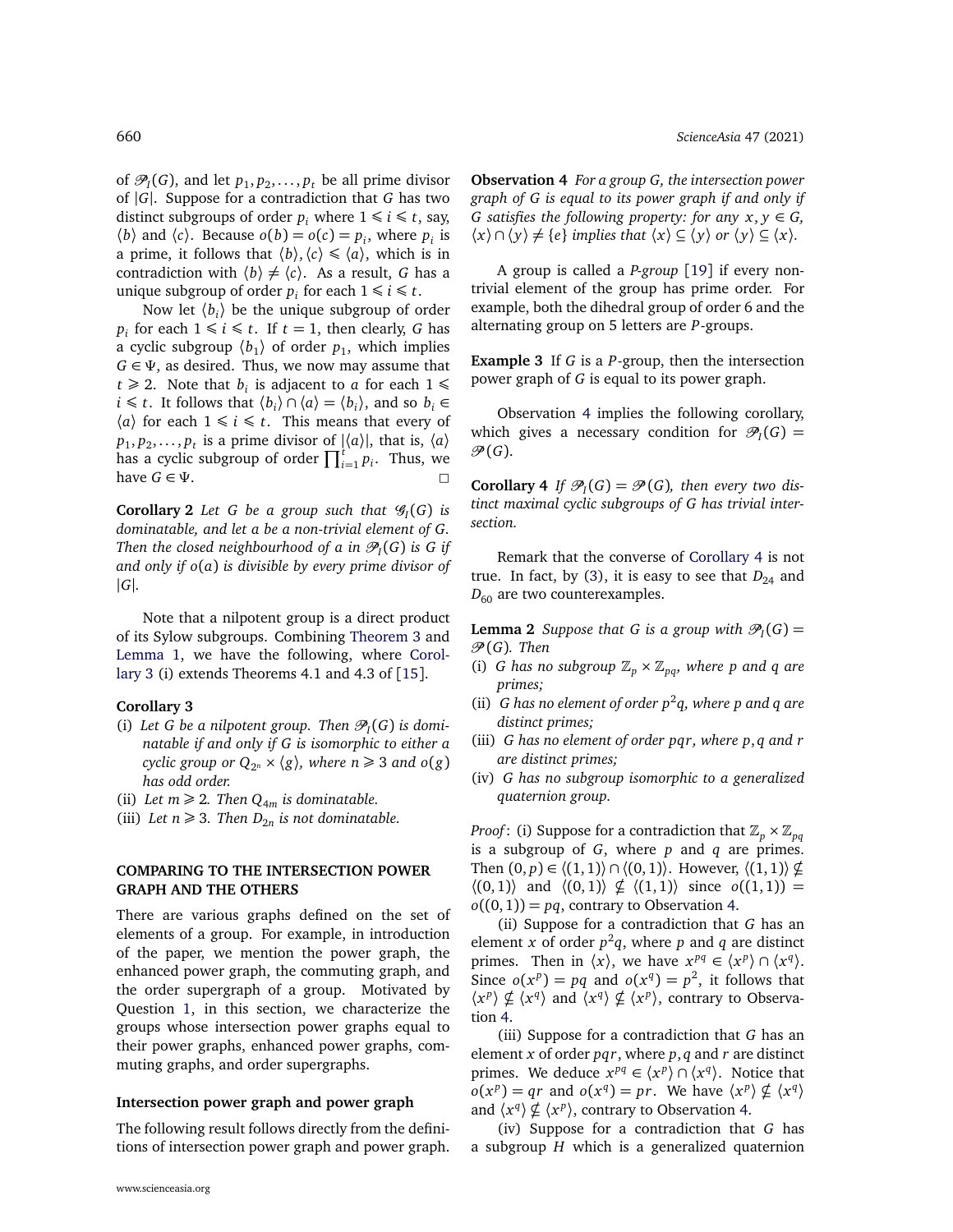group. By [\(5\)](#page-2-2) and [\(6\)](#page-2-3), there exist two distinct cyclic subgroups of order 4 in *H* such that their intersec-tion has size 2, contrary to Observation [4.](#page-3-1)  $\Box$ 

In the following, we use *Φ* to denote the set of all finite groups *G* such that the following two conditions hold:

- (i) *G* is a non-cyclic *p*-group, where *p* is a prime.
- (ii) *G* has a maximal cyclic subgroup  $\langle x \rangle$ , and the order of every element in  $G \backslash \langle x \rangle$  is *p*.

In other words, if *G* has a maximal cyclic subgroup of order at least *p* 2 , then *G* has precisely one maximal cyclic subgroup of order at least  $p^2$ .

**Remark 1**  $G \in \Phi$  if *G* is one of the following:

- (a) The elementary abelian *p*-group  $\mathbb{Z}_p^m$  for some prime *p* and positive integer *m*;
- (b) For any odd prime  $q$ , the group  $UT(3, q)$  is defined as the unitriangular matrix group of degree 3 over the prime field  $\mathbb{F}_q$ . Explicitly,

$$
UT(3, p) = \left\{ \begin{pmatrix} 0 & a_{12} & a_{13} \\ 0 & 1 & a_{23} \\ 0 & 0 & 1 \end{pmatrix} : a_{12}, a_{13}, a_{23} \in \mathbb{F}_q \right\}
$$

and its operation is the usual matrix multiplication. In fact,  $UT(3, q)$  is the unique non-abelian group of order  $q^3$  and exponent  $q$ ;

(c) The dihedral group  $D_{2 \cdot 2^m}$  for some positive integer  $m \geq 2$ .

<span id="page-4-0"></span>**Lemma 3 (Theorem [2](#page-7-1).12 [2])**  $\mathcal{P}(G)$  *is complete if and only if G is a cyclic group of prime power order.*

<span id="page-4-1"></span>**Theorem 5** Let G be a nilpotent group.  $\mathcal{P}_I(G) =$ P (*G*) *if and only if one of the following holds:* (i) *G is a cyclic p-group;*

(ii) *G is a cyclic group of order pq, where p and q are two distinct primes;*

(iii)  $G \in \Phi$ .

*Proof*: We first prove the sufficiency. If *G* is a cyclic *p*-group, then by [Corollary 1](#page-2-5) and [Lemma 3,](#page-4-0) we have  $\mathcal{P}_I(G) = \mathcal{P}(G)$ . If *G* is a group of (ii) and (iii), then by Observation [4,](#page-3-1) one can obtain easily that  $\mathcal{P}_I(G)$  =  $\mathcal{P}(G)$ .

We next prove the necessity. Suppose that  $\mathcal{P}_I(G) = \mathcal{P}(G)$ . Assume that *G* is not a *p*-group. Note that a nilpotent group is a direct product of its Sylow subgroups. By [Lemma 2](#page-3-3) (iii), we deduce that |*G*| has precisely two distinct prime divisors, say, *p* and *q* with  $p < q$ . Let  $\langle x \rangle$  and  $\langle y \rangle$  be two cyclic subgroups of order *p* and *q*, respectively. If *G* has a cyclic subgroup  $\langle z \rangle$  of order *q* with  $\langle z \rangle \neq \langle y \rangle$ ,

then  $\langle xy \rangle \cap \langle xz \rangle = \langle x \rangle$  and  $o(xy) = o(xz) = pq$ , a contradiction by Observation [4.](#page-3-1) Thus, we conclude that *G* has a unique cyclic subgroup  $\langle y \rangle$  of order *q*. Similarly, we have that *G* has a unique cyclic subgroup  $\langle x \rangle$  of order *p*. If  $p > 2$ , then by [Lemma 1,](#page-2-4) every Sylow subgroup of *G* is cyclic, and so *G* is a cyclic group of order *pq* from [Lemma 2](#page-3-3) (ii), as desired. Similarly, if  $p = 2$ , it follows from [Lemma 1,](#page-2-4) [Lemma 2](#page-3-3) (ii) and [Lemma 2](#page-3-3) (iv) that *G* is a cyclic group of order *pq*, as desired.

Assume now that *G* is a *p*-group. Suppose that *G* is not cyclic. It suffices to prove that *G* ∈ *Φ*. Since the center of a *p*-group is non-trivial, we may assume that  $\langle a \rangle$  is a cyclic subgroup of order *p* and is contained in the center of *G*. If *G* is a group of exponent *p*, that is, every element of *G* has order *p*, then clearly, *G* satisfies (iii), as desired. As a result, we may take a maximal cyclic subgroup 〈*b*〉 of order at least  $p^2$ . Suppose for a contradiction that  $a \notin \langle b \rangle$ . Then  $\langle a \rangle \langle b \rangle = \langle a, b \rangle$  is an abelian subgroup of *G*. It follows that  $\langle b \rangle$  is normal in  $\langle a \rangle \langle b \rangle$ . Since  $\langle a \rangle$  is normal in  $\langle a \rangle \langle b \rangle$  and  $\langle a \rangle \cap \langle b \rangle = \{e\}$ , we have

$$
\langle a \rangle \langle b \rangle = \langle a \rangle \times \langle b \rangle \cong \mathbb{Z}_p \times \mathbb{Z}_{p^m},
$$

where  $|\langle b \rangle| = p^m$  for some  $m \ge 2$ . It follows that *G* has a subgroup isomorphic to  $\mathbb{Z}_p\times \mathbb{Z}_{p^2}$ , contrary to [Lemma 2](#page-3-3) (i). We conclude  $a \in \langle b \rangle$ .

Suppose for a contradiction that *G* has a maximal cyclic subgroup  $\langle c \rangle$  of order at least  $p^2$  with  $\langle c \rangle \neq \langle b \rangle$ . Similarly, we have  $a \in \langle c \rangle$ . It follows from Observation [4](#page-3-1) that one of  $\langle c \rangle \subseteq \langle b \rangle$  and  $\langle b \rangle \subseteq \langle c \rangle$ occurs. Hence, we have  $\langle c \rangle = \langle b \rangle$  since both  $\langle b \rangle$  and 〈*c*〉 are maximal cyclic, a contradiction. We conclude that  $G \in \Phi$ , as desired.

In view of [Lemma 2,](#page-3-3) the next result is obtained by applying [Theorem 5](#page-4-1) to abelian groups.

**Corollary 5** *Let G be an abelian group. Then*  $\mathscr{P}_I(G) = \mathscr{P}(G)$  if and only if G is isomorphic to one of  $\mathbb{Z}_{p^m}$ ,  $\mathbb{Z}_p^m$ , and  $\mathbb{Z}_{pq}$ , where  $p,q$  are distinct primes and *m is a positive integer.*

By [\(2\)](#page-1-2)–[\(6\)](#page-2-3), we have the following result.

## **Corollary 6**

(i) Let  $n \ge 3$ . Then  $\mathcal{P}_I(D_{2n}) = \mathcal{P}(D_{2n})$  if and only *if n is either a prime power or a product of two distinct primes.*

(ii) Let  $m \ge 2$ . Then  $\mathcal{P}_I(Q_{4m}) \neq \mathcal{P}(Q_{4m})$ .

# **Intersection power graph and enhanced power graph**

<span id="page-4-2"></span>A group is called a *CP-group* [[20](#page-7-17)] if every element of the group has prime power order. For example, every *p*-group is a CP-group.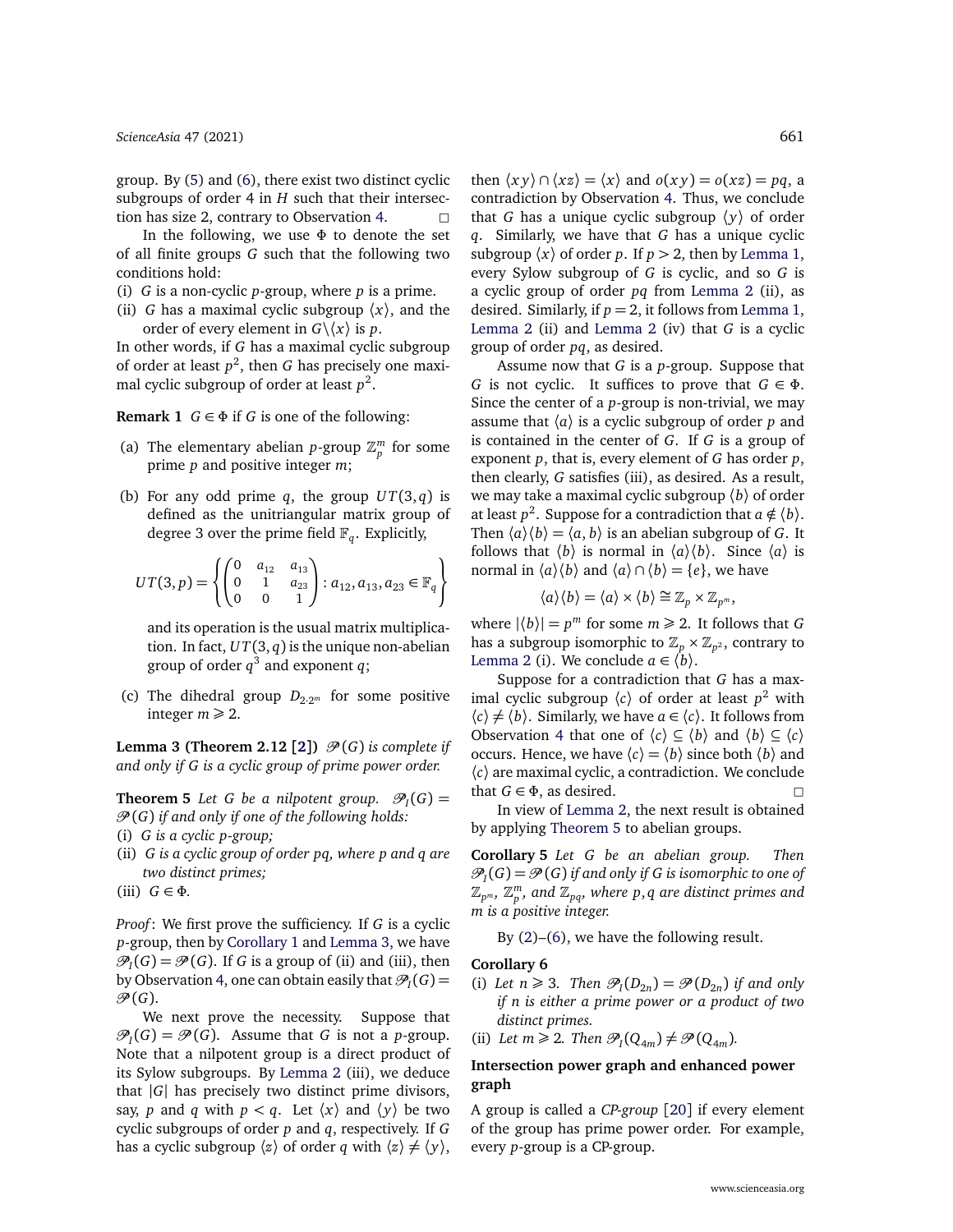**Theorem 6** *The following conditions are equivalent for a group G:*

- (a)  $\mathcal{P}_I(G) = \mathcal{P}_E(G)$ ;
- *(b) For any*  $x, y \in G \setminus \{e\}$ *,*  $\langle x \rangle \cap \langle y \rangle \neq \{e\}$  *is equivalent to*  $\langle x, y \rangle$  *is cyclic;*
- *(c)* P <sup>∗</sup> (*G*) *is a disjoint union of some complete graphs, that is, every connected component of* P <sup>∗</sup> (*G*) *is complete;*
- *(d) G is a CP-group in which every two distinct maximal cyclic subgroups has trivial intersection.*

*Proof*: By the definitions of the intersection power graph and the enhanced power graph, it is clear that (a) and (b) are equivalent.

In the following, we prove (b) implies (d). Suppose that (b) holds. Assume to the contrary, that *G* has an element *x* of order *pq* where *p* and *q* are distinct primes. Then  $o(x^p) = q$ ,  $o(x^q) = p$ , and  $\langle x^p, x^q \rangle \subseteq \langle x \rangle$  is cyclic. Thus, by (b) we have  $\langle x^p \rangle \cap \langle x^q \rangle \neq \{e\},\$ a contradiction. It follows that every element of *G* has prime power order, and so *G* is a CP-group. We next prove that any two distinct maximal cyclic subgroups of *G* have trivial intersection. Otherwise, let  $\langle x_1 \rangle$  and  $\langle x_2 \rangle$  be distinct maximal cyclic subgroups of *G* such that  $|\langle x_1 \rangle \cap$  $\langle x_2 \rangle$  > 1. Then both  $o(x_1)$  and  $o(x_2)$  are powers of a prime, say, *p*. It follows from (b) that  $\langle x_1, x_2 \rangle$  is cyclic. Since both  $\langle x_1 \rangle$  and  $\langle x_2 \rangle$  are maximal cyclic, we have  $\langle x_1, x_2 \rangle = \langle x_1 \rangle = \langle x_2 \rangle$ , a contradiction as  $\langle x_1 \rangle \neq \langle x_2 \rangle$ . We conclude that (d) follows.

Now we prove (d) implies (c). Suppose that (d) holds. Let  $\mathcal{M}_G = \{P_1, P_2, \ldots, P_t\}$  for some positive integer *t*. Note that for any  $1 \le i \le t$ ,  $|P_i|$  is a prime power. By [Lemma 3,](#page-4-0) the subgraph  $\mathscr{P}^*(P_i)$ of  $\mathscr{P}^*(G)$  induced by  $P_i \setminus \{e\}$  is complete. Also, since  $|P_i \cap P_j|$  = 1 for all 1 ≤ *j* ≤ *t*, *j* ≠ *i*, we have that  $\mathscr{P}^{*}(G)$  is a disjoint union of the complete graphs  $\mathscr{P}^*(P_1), \mathscr{P}^*(P_2), \ldots, \mathscr{P}^*(P_t)$ , which proves (c).

Finally, we prove (c) implies (b). Suppose that (c) is valid. Take  $x, y \in G \setminus \{e\}$ . Suppose first that  $\langle x, y \rangle = \langle z \rangle$ . In the following we show  $\langle x \rangle \cap \langle y \rangle \neq$  ${e}$ . Let *Γ* be a connected component of  $\mathscr{P}^*(G)$ which contains *z* as a vertex. It follows that  $x, y \in$ *V*(*Γ* ), since *z* is adjacent to every other element of  $\langle z \rangle$  in  $\mathcal{P}(G)$ . Notice that an element of order *q* and an element of order *r* are non-adjacent in  $\mathcal{P}(G)$ , where  $q \neq r$  are primes. Since  $\Gamma$  is complete, we have that *o*(*z*) is a power of a prime, say *p*. This also implies that both  $o(x)$  and  $o(y)$  are powers of *p*. As a result,  $\langle x \rangle \subseteq \langle y \rangle$  or  $\langle y \rangle \subseteq \langle x \rangle$ , namely,  $\langle x \rangle \cap \langle y \rangle \neq \{e\}$ , as desired.

Suppose now  $\langle x \rangle \cap \langle y \rangle \neq \{e\}$ . It suffices to prove that  $\langle x, y \rangle$  is cyclic. Let  $w \in \langle x \rangle \cap \langle y \rangle$  such that  $o(w) = p$  for some prime *p*. Thus, if  $w \neq x$  (resp.,  $w \neq y$ , then *w* is adjacent to *x* (resp., *y*) in  $\mathcal{P}(G)$ . As a result, *x*, *y* belong to a connected component of P <sup>∗</sup> (*G*), say, *∆*. Since *∆* is complete, we have  $\langle x \rangle \subseteq \langle y \rangle$  or  $\langle y \rangle \subseteq \langle x \rangle$ , and so  $\langle x, y \rangle = \langle x \rangle$  or  $\langle y \rangle$ , that is,  $\langle x, y \rangle$  is cyclic, as desire.

<span id="page-5-0"></span>**Lemma 4 (Theorem 28 [[11](#page-7-8)])** *For a finite group G,*  $\mathscr{P}_E(G) = \mathscr{P}(G)$  if and only if every cyclic subgroup of *G has prime power order.*

Combining Theorems [5](#page-4-1) and [6,](#page-4-2) and [Lemma 4,](#page-5-0) we have the following corollary.

<span id="page-5-1"></span>**Corollary** 7 *For a nilpotent group*  $G$ *,*  $\mathcal{P}_I(G)$  *=* P*E* (*G*) *if and only if either G is a cyclic p-group or G* ∈ *Φ.*

Remark that if *G* is an abelian *p*-group and has exponent at least  $p^2$ , then  $G$  has a subgroup isomorphic to  $\mathbb{Z}_p \times \mathbb{Z}_{p^2}$ , and so  $G \notin \Phi$ . It follows that  $G \in \Phi$  is an abelian *p*-group if and only if *G* has exponent *p*. Now by [Corollary 7](#page-5-1) and [\(2\)](#page-1-2)–[\(6\)](#page-2-3), one can easily obtain following result.

## **Corollary 8**

- (i) Let G be an abelian group. Then  $\mathcal{P}_I(G) = \mathcal{P}_E(G)$ *if and only if G is either a cyclic p-group or an elementary abelian p-group.*
- (ii) Let  $n \ge 3$ . Then  $\mathcal{P}_I(D_{2n}) = \mathcal{P}_E(D_{2n})$  if and only *if n is a prime power.*
- (iii) Let  $m \ge 2$ . Then  $\mathcal{P}_I(Q_{4m}) \neq \mathcal{P}_E(Q_{4m})$ .

#### **Intersection power graph and commuting graph**

Notice that  $\mathcal{C}(G)$  is complete if and only if *G* is abelian. The following observation follows from the definitions of intersection power graph and commuting graph.

<span id="page-5-2"></span>**Observation 7** *For a group G, the intersection power graph of G is equal to its commuting graph if and only if G satisfies the property: for any*  $x, y \in G \setminus \{e\}, \langle x \rangle \cap$  $\langle y \rangle \neq \{e\}$  *is equivalent to*  $xy = yx$ *.* 

<span id="page-5-3"></span>**Theorem 8** *For a group G,*  $\mathcal{P}_I(G) = \mathcal{C}(G)$  *if and only if G satisfies the following:*

- (i) *G is a CP-group;*
- (ii) *G* has no subgroup  $\mathbb{Z}_p \times \mathbb{Z}_p$  for a prime p;
- (iii) *Every two distinct maximal cyclic subgroups of G has trivial intersection.*

*Proof*: We first prove the necessity. Suppose that  $\mathcal{P}_I(G) = \mathcal{C}(G)$ . If *G* has an element *a* of order *pq*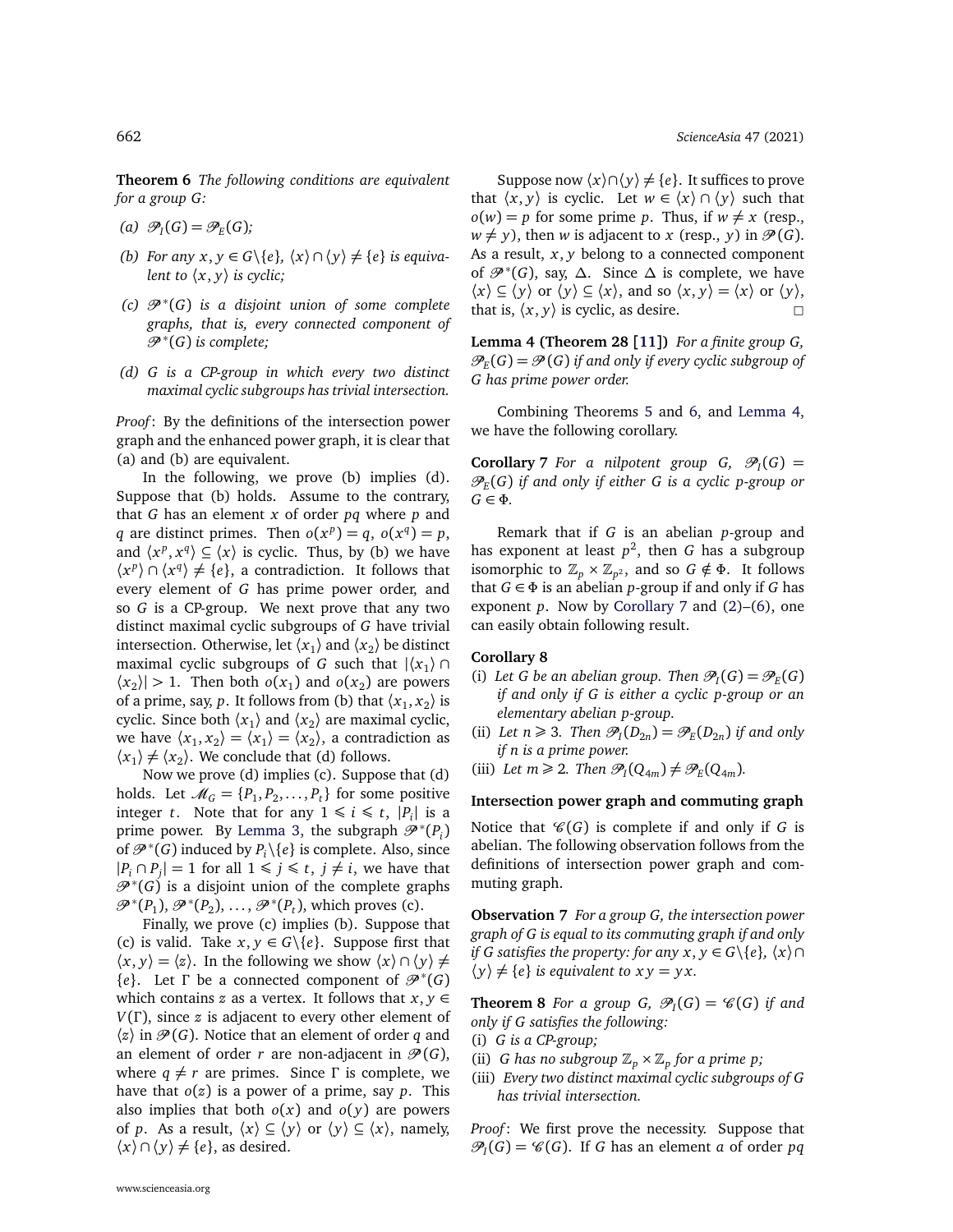where *p*, *q* are distinct primes, then  $a^p a^q = a^q a^p$ and  $\langle a^p \rangle \cap \langle a^q \rangle = \{e\}$ , contrary to Observation [7.](#page-5-2) This means that *G* is a CP-group, and so (i) follows. Now suppose for a contradiction that  $\mathbb{Z}_p \times \mathbb{Z}_p$  is a subgroup of *G*, where *p* is a prime. Then *G* has at least two distinct cyclic subgroups of order *p* in  $\mathbb{Z}_p \times \mathbb{Z}_p$ , say,  $\langle x \rangle$  and  $\langle y \rangle$ . Clearly,  $xy = yx$  and  $\langle x \rangle \cap \langle y \rangle = \{e\}$ , this contradicts Observation [7.](#page-5-2) We conclude that (ii) is valid. It now suffices to show (iii).

Suppose for a contradiction that there exist two distinct maximal cyclic subgroups, say,  $\langle x \rangle$ ,  $\langle y \rangle$ , of *G* such that  $\langle x \rangle \cap \langle y \rangle \neq \{e\}$ . Since is a CP-group, we have that both  $o(x)$  and  $o(x)$  are powers of some prime, say, *p*. Now Observation [7](#page-5-2) implies *x y* = *y x*. It follows that  $\langle x, y \rangle$  is abelian, and hence is a direct product of some cyclic groups, here every cyclic group has order  $p^m$  for some  $m \geq 1$ . Notice that *G* has no subgroup  $\mathbb{Z}_p \times \mathbb{Z}_p$ . It follows that  $\langle x, y \rangle$ is a cyclic *p*-group, and so  $\langle x, y \rangle = \langle x \rangle = \langle y \rangle$ , a contradiction. We conclude that (iii) follows.

We next prove the sufficiency. Suppose that *G* satisfies the three conditions (i)–(iii). Take  $x, y \in$ *G*\{*e*} such that  $\langle x \rangle$  ∩  $\langle y \rangle$  ≠ {*e*}. Then by (i), both  $o(x)$  and  $o(y)$  are powers of some prime, say, *p*. Also, by (iii), it follows that both  $\langle x \rangle$  and  $\langle x \rangle$  must be contained in the same maximal cyclic subgroup of *G*, which implies  $xy = yx$ . On the other hand, suppose that  $ab = ba$  for two distinct  $a, b \in G \backslash \{e\}$ . In view of Observation [7,](#page-5-2) it suffices to prove  $\langle a \rangle \cap \langle b \rangle \neq \{e\}.$ Notice that  $\langle x, y \rangle$  is abelian. We have that  $\langle x, y \rangle$  is a direct product of two cyclic groups, say,  $\mathbb{Z}_m \times \mathbb{Z}_n$ . Considering the condition (ii), we have that *m* and *n* are coprime. By (i) again, it follows that  $\langle x, y \rangle$  is a cyclic group of prime power order. Without loss of generality, now assume that  $o(x) \leqslant o(y)$ . We conclude that  $\langle x \rangle \cap \langle y \rangle = \langle x \rangle$ , as desired.

**Corollary 9** For a nilpotent group  $G$ ,  $\mathcal{P}_I(G) = \mathcal{C}(G)$ *if and only if G is a cyclic p-group.*

*Proof*: If *G* is a cyclic *p*-group, then [Corollary 1](#page-2-5) implies that  $\mathcal{P}_I(G)$  is complete, and so  $\mathcal{P}_I(G)$  =  $\mathscr{C}(G)$ , as desired. Now suppose that  $\mathscr{P}_I(G) = \mathscr{C}(G)$ . By [Theorem 8,](#page-5-3) *G* is a CP-group. As a result, *G* is a *p*-group for some prime *p* since *G* is nilpotent. Since the center of a *p*-group is non-trivial, we may take a subgroup of order *p* which is included in the center of *G*, say,  $\langle x \rangle$ . If *G* has another subgroup  $\langle y \rangle$  of order *p*, then  $\langle x, y \rangle \cong \mathbb{Z}_p \times \mathbb{Z}_p$ , contrary to [Theorem 8.](#page-5-3) We conclude that *G* has a unique subgroup of order *p*. It follows from [Lemma 1](#page-2-4) that *G* is either cyclic or generalized quaternion group. If *G* is a generalized quaternion 2-group, then [\(6\)](#page-2-3) implies that there exist two distinct maximal cyclic subgroups in *G* such that their intersection has size 2, which is impossible by [Theorem 8.](#page-5-3) Consequently, we have that *G* is a cyclic *<sup>p</sup>*-group, as required. <sup>2</sup> An element of order 2 in *G* is called an *involution*.

#### **Corollary 10**

- (i) Let  $n \ge 3$ . Then  $\mathcal{P}_I(D_{2n}) = \mathcal{C}(D_{2n})$  if and only if *n is a power of some odd prime.*
- (ii) Let  $m \ge 2$ . Then  $\mathcal{P}_I(Q_{4m}) \neq \mathcal{C}(Q_{4m})$ .

*Proof*: (i) Suppose that  $\mathcal{P}_I(D_{2n}) = \mathcal{C}(D_{2n})$ . By [Theorem 8,](#page-5-3) *D*<sup>2</sup>*<sup>n</sup>* is a CP-group, so *n* is a prime power. If *n* is even, then by [\(4\)](#page-2-6),  $Z(D_{2n})$  has an involution, and since  $D_{2n}$  has precisely  $n + 1$  involutions by [\(2\)](#page-1-2), we have that  $D_{2n}$  has a subgroup isomorphic to  $\mathbb{Z}_2 \times \mathbb{Z}_2$ , contrary to [Theorem 8.](#page-5-3) It follows that *n* is a power of some odd prime, as desired. On the other hand, by [\(2\)](#page-1-2) and [\(3\)](#page-2-1), it is easy to see that if *n* is a power of some odd prime, then  $\mathcal{P}_I(D_{2n}) = \mathcal{C}(D_{2n}).$ 

(ii) The result follows from [Theorem 8,](#page-5-3) [\(5\)](#page-2-2), and  $\Box$  200

#### **Intersection power graph and order supergraph**

<span id="page-6-0"></span>In this subsection, we classify completely the groups whose intersection power graphs are equal to their order supergraphs.

**Lemma 5** *Let G be a group satisfying*  $\mathcal{P}_I(G)$  =  $\mathscr{S}(G)$ *. Then* 

- (i) G has no element of order pqr or  $p^2q$ , where *p*, *q*,*r are pairwise distinct primes;*
- (ii) *If p is a prime dividing* |*G*|*, then G has exactly one subgroup of order p.*

*Proof*: (i) Suppose for a contradiction that *G* has an element *x* of order *pqr*, where *p*, *q*, *r* are pairwise distinct primes. Then  $x^p$  is adjacent to  $x^q$  in  $\mathscr{P}_I(G)$ as  $x^{pq} \in \langle x^p \rangle \cap \langle x^q \rangle$ . However,  $x^p$  and  $x^q$  are nonadjacent in  $\mathcal{S}(G)$  as  $o(x^p) = qr$  and  $o(x^q) = pr$ , contrary to  $\mathcal{P}_I(G) = \mathcal{S}(G)$ . Similarly, we also can obtain that  $G$  has no element of order  $p^2q$ , where *p*, *q* are distinct primes.

(ii) Suppose for a contradiction that *G* has two distinct subgroups of order *p*, say,  $\langle x \rangle$  and  $\langle y \rangle$ . Then *x* is adjacent to *y* in  $\mathcal{S}(G)$ , but *x* is not adjacent to *y* in  $\mathcal{P}_I(G)$  as  $\langle x \rangle \cap \langle y \rangle = \{e\}$ , a contradiction.  $\Box$ 

**Theorem 9** *For a group G, the intersection power graph of G is equal to its order supergraph if and only if G is isomorphic to one of the following groups:*

- *(a)*  $\mathbb{Z}_{pa}$ *, where p and q are distinct primes;*
- (b)  $\mathbb{Z}_{p^n}$ , where p is a prime and n is a positive integer;